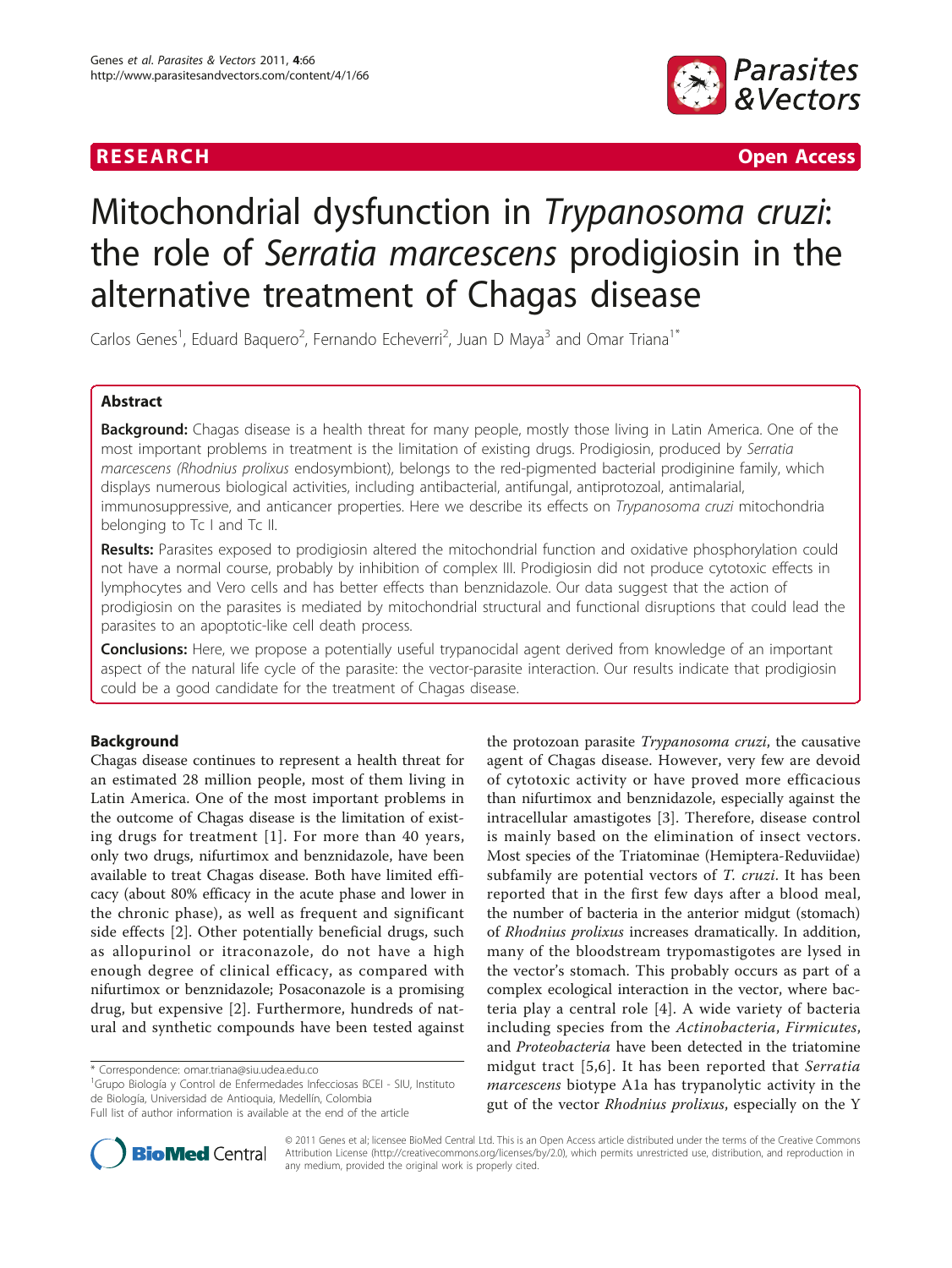strain [\[7](#page-6-0)]. The prodigiosin produced by this bacterium could be responsible for the trypanocidal activity observed in the vector.

Prodigiosins, which belong to the red-pigmented bacterial prodiginine family, are tripyrrolic compounds that display numerous biological activities, including antibacterial, antifungal, antiprotozoal, antimalarial, immunosuppressive, and anticancer properties [[8,9\]](#page-6-0). This broad spectrum of activities might be related to their capacity to alter key proteins involved in cell cycle or intracellular signal transduction or to induce apoptosis [\[10](#page-6-0)]. Certainly, there is abundant evidence indicating that bacterial prodiginines and synthetic derivatives are effective proapoptotic agents with multiple cellular targets, and they are active against numerous cancer cell lines, including multidrug-resistant cells [\[9\]](#page-6-0). Very important is the demonstration of little or no toxicity toward normal cell lines. For this reason a synthetic derivative of prodiginines, GX15-070 (Obatoclax), developed through structure-activity relationship studies of the pyrrolic ring A of GX15, is in multiple Phase I and II clinical trials in both single- and dual-agent studies to treat different types of cancer [[8,11\]](#page-6-0).

Therefore, prodiginines have real therapeutic potential and although their mode of action is not yet clear and can vary depending on cell type, it has been reported that their effects can strongly compromise the mitochondrial metabolism. The mitochondrial disturbances can be evidenced by alterations in cellular respiration, energy balance, or even structural modifications on the organelle as proposed recently [[12-14\]](#page-6-0). All these alterations suggest that the prodigiosin effects could result in an apoptotic process on cells [\[13](#page-6-0)-[15](#page-6-0)].

Here we provide data on the selective trypanocidal activity of prodigiosin, evidenced by low cytotoxicity against a normal cell line and human lymphocytes. Additionally, we compare the effects of several mitochondrial electron transport chain (ETC) inhibitors, to propose the mitochondria as a possible target for prodigiosin effects on T. cruzi.

#### Results

#### Trypanocidal activity of prodigiosin and electron transport chain inhibitors

Axenic cultures of T. cruzi epimastigotes were treated with different concentrations of rotenone, TTFA, KCN, antimycin A, or prodigiosin for 24 h. Rotenone and KCN had no effect on T. cruzi viability, while TTFA and antimycin A decreased the viability by 60 and 50%, respectively. Both parasite strains tested (SN-3 and AF-1c7) had similar responses to mitochondrial inhibitors (Figure 1). The activity of prodigiosin showed higher trypanocidal activity than the other mitochondrial inhibitors assayed. SN-3 and AF-1 c7 parasites showed a



small differential susceptibility to prodigiosin treatment. SN-3 IC<sub>50</sub> was 2.7 μM while AF1 c7 IC<sub>50</sub> was 2.2 μM (p  $<$  0.05) (Figure 1). The IC<sub>50</sub> to benznidazole was 34.62 and 4.69 to SN-3 and AF1. SN-3 trypomastigotes treated with prodigiosin presented an  $IC_{50}$  of 3.2  $\mu$ M, which is slightly higher than epimastigote  $IC_{50}$  (Figure 2). The T. cruzi AF-1 clone was unable to infect Vero cells. Thus, the prodigiosin effect on trypomastigote viability against this clone was not determined.

#### Cytotoxicity assay

To evaluate prodigiosin selectivity, Vero cells and human lymphocytes were treated with different concentrations of the compound for 24 h. Indeed, as observed in Figure [3,](#page-2-0) prodigiosin had a slightly toxic effect on the viability of Vero cells, with IC<sub>50</sub> 6.49 ± 0.8 and a selectivity index ( $IC_{50}$  Vero cells/ $IC_{50}$  parasites) of 2.2 (SN3) and 2.49 (AF1 c7). However, on human lymphocytes, the toxic effects of prodigiosin

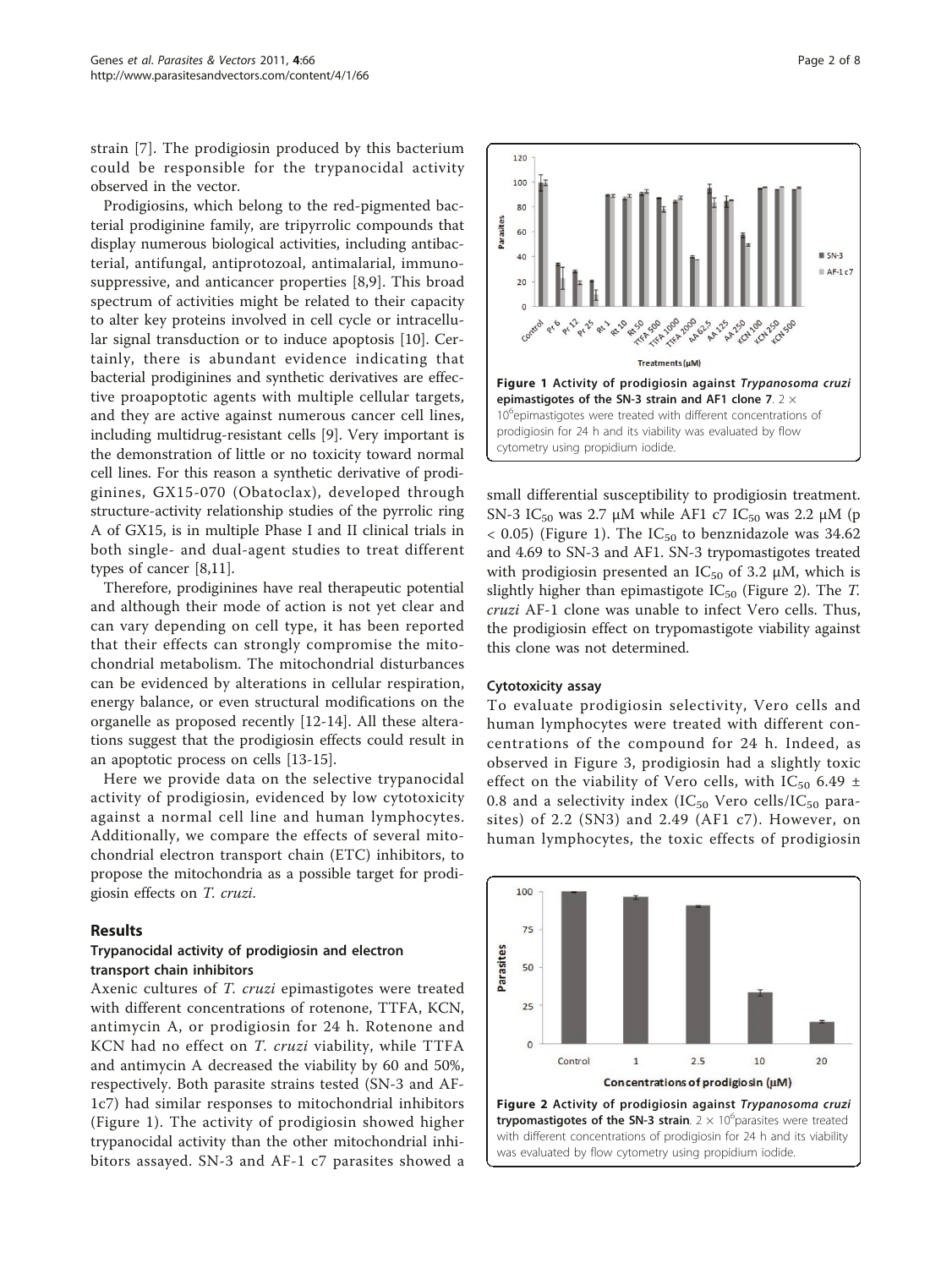<span id="page-2-0"></span>

were minimal with less of 25% cell death at 6 times the  $IC_{50}$  concentration (Figure 3).

#### Mitochondrial function assays

Effects on oxygen uptake To study the prodigiosin effects on oxygen uptake, we used the mitochondrial inhibitors TTFA and KCN as controls. Table 1 shows the effects of TTFA, KCN, and prodigiosin on oxygen uptake. KCN inhibited mitochondrial respiration by 50%, while prodigiosin and TTFA inhibited parasite respiration by more than 80%. These results indicate that the mitochondrial function is altered and that oxidative phosphorylation does not take a normal course. On the other hand, the addition of duroquinol, but not succinate, to prodigiosin-treated epimastigotes re-established and increased oxygen uptake, indicating that inhibition of respiration in T. cruzi could occur mainly due to the blockade of complex III (Figure [4\)](#page-3-0). No effect of DMSO alone, in which prodigiosin was dissolved, was observed.

#### Mitochondrial transmembrane potential (Ψm) measurements

We studied the Ψm through incorporation of the TMRM probe, to determine whether the effects of prodigiosin on

T. cruzi mitochondria were associated with the metabolic function of this organelle. We characterized the T. cruzi Ψm using the classic mitochondrial inhibitors rotenone, TTFA, KCN, and antimycin A. Subsequently, parasites were incubated with TMRM after 1 h of treatment with prodigiosin or mitochondrial inhibitors, and TMRM fluorescence was measured by flow cytometry after 30 min of incubation. The uncoupler CCCP was used as positive control. Our results show that both rotenone and KCN have little effect on Ψm, while TTFA and antimycin A decrease the Ψm after 1 h of treatment (Figure [5\)](#page-3-0). Conversely, prodigiosin demonstrated a dose-dependent membrane hyperpolarization. This hyperpolarization was similar in both the T. cruzi SN-3 strain and AF-1 c 7 (data not shown), indicating that the mechanism of action in both parasite strains is similar.

#### **Discussion**

Herein we report the activity of prodigiosin against T. cruzi, and provide evidence that its mode of action involves the mitochondrial function. Current therapy for Chagas disease is not 100% effective. This picture is complicated by the fact that nifurtimox and benznidazole produce a wide variety of adverse events that may necessitate suspension of treatment. In addition, several

#### Table 1 Effect of prodigiosin, TTFA, and KCN on mitochondrial respiration.

|                    | Oxygen uptake             | Oxygen uptake after<br>succinate | Oxygen uptake after<br>duroquinol                   | Oxygen uptake after TMPD/<br>ascorbate |
|--------------------|---------------------------|----------------------------------|-----------------------------------------------------|----------------------------------------|
|                    | nmol $O2$ /min/mg protein |                                  | nmol $O2$ /min/mg protein nmol $O2$ /min/mg protein | nmol $O2$ /min/mg protein              |
| Control            | 13.88889                  | ____                             |                                                     |                                        |
| Prodigiosin (5 mM) | 2.46667                   | 2.46667                          | 6.53333                                             | 44.66667                               |
| TTFA (5 mM)        | 2.23333                   | ΝD                               | ΝD                                                  | ND.                                    |
| <b>KCN (5 mM)</b>  | 6.76722                   | ΝD                               | NГ.                                                 | ΝC                                     |

Oxygen consumption was evaluated in control and treated parasites. In order to determine which complexes of the electron transport chain were involved in the abnormal respiration, we added electron donors for each one of the complexes. The untreated parasites showed a higher oxygen uptake with respect to prodigiosin TTFA- and KCN-treated parasites. However, when electron donors for complex II and III were added the oxygen uptake was increased.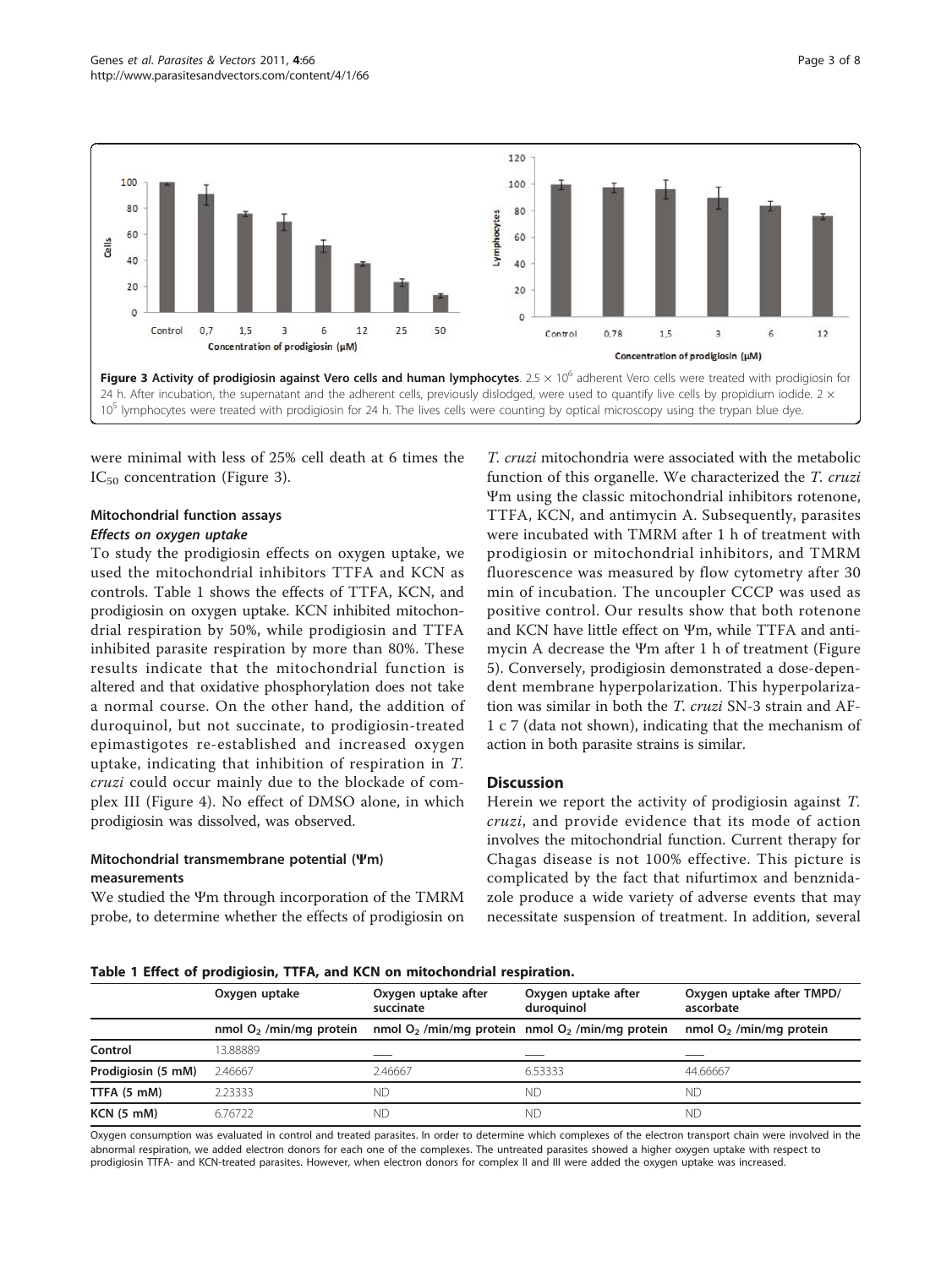<span id="page-3-0"></span>

strains have been identified that are resistant to these drugs [[1\]](#page-6-0).

Diverse approaches have been used to search for new trypanocidal compounds, from natural and synthetic sources. Here, we propose a potentially useful trypanocidal agent that is derived from knowledge of an important aspect of the natural life cycle of the parasite: the vector-parasite interaction. Indeed, basic biological factors such as the food supply, intestinal components, gut flora, and insect physiology, which are relevant to understanding the parasite-vector interaction reveal new perspectives for the control of Chagas disease. Although Trypanosoma cruzi and triatomines probably did not co-evolve to facilitate protozoan transmission [[16\]](#page-6-0), it is clear that Chagas disease is dependent on a high degree of interaction between the triatomine vectors and the parasites.

The co-evolution of parasites and insects necessarily promoted the development of strategies based on both insect vector and parasite mechanisms, maintaining an



ecological equilibrium that might facilitate parasite development in the invertebrate host. Multiple factors are present in the insect vector gut that explain the establishment of T. cruzi colonization. One outstanding factor is the potential influence of the gut microbiota on the parasite life cycle. In this respect, following a blood meal, bacterial populations in the triatomines' midgut often undergo massive rapid expansions, as much as 10,000-fold [[7](#page-6-0)]. Many microbial factors may be produced in the vector gut to target parasites ingested with a blood meal. These include pigments such as prodigiosin that are produced by the Gram-negative bacteria S. marcescens, S. plymuthica, and Streptomyces [[17\]](#page-6-0), all of which occur in the midgut of vector insects. Prodigiosin induces apoptotic phenomena and cell death in cancer cell lines [\[18](#page-6-0)]. In addition, it has been reported to have a strong inhibitory effect on a V79 fibroblast cell line [[19\]](#page-6-0). However, other studies failed to demonstrate cytotoxicity against normal cells as compared with tumor cells lines [\[20](#page-6-0)]. In addition, prodigiosin derivatives show marked activity against Plasmodium falciparum [[21\]](#page-6-0), and strong activity against T. cruzi has also been reported [[19\]](#page-6-0).

To study the mode of action of prodigiosin on T. cruzi, we focused our research on the mitochondrial function. T. cruzi has only one mitochondrium, which is fundamental to parasite survival and regulation of the processes related to energy balance and apoptosis modulation. We focused on two points in mitochondrial metabolism. The first was oxygen consumption, a key step in oxidative phosphorylation inside the mitochondrial matrix, and the second was the mitochondrial membrane potential (Ψm). Ψm is crucial for ATP production by ATP synthase, and it is also involved in protein transport inside the organelle and in regulation of the glycolysis process. Moreover, its variations are used as an earlier marker of mammalian and protozoan programmed cell death (PCD) progression.

In order to validate our experimental strategy, we studied the effects of classic mitochondrial inhibitors. The results showed that rotenone and KCN, electron transport chain inhibitors of complex I and IV, respectively, do not have an effect on T. cruzi viability, and caused slight or no Ψm and cellular respiration alterations. Our data confirm the results obtained by other groups suggesting that T. cruzi complex I is absent or at least cannot be inhibited by rotenone [\[22](#page-6-0)] and complex IV might have an alternative pathway, probably mediated by a trypanosome alternative oxidase as described for T. brucei [[23,24](#page-6-0)]. The existence of mitochondrial complex I in trypanosomatids is still a matter of intense discussion. Recently, a very detailed bioinformatic analysis to predict the composition of a putative trypanosomatid complex I revealed the presence of all subunits known to be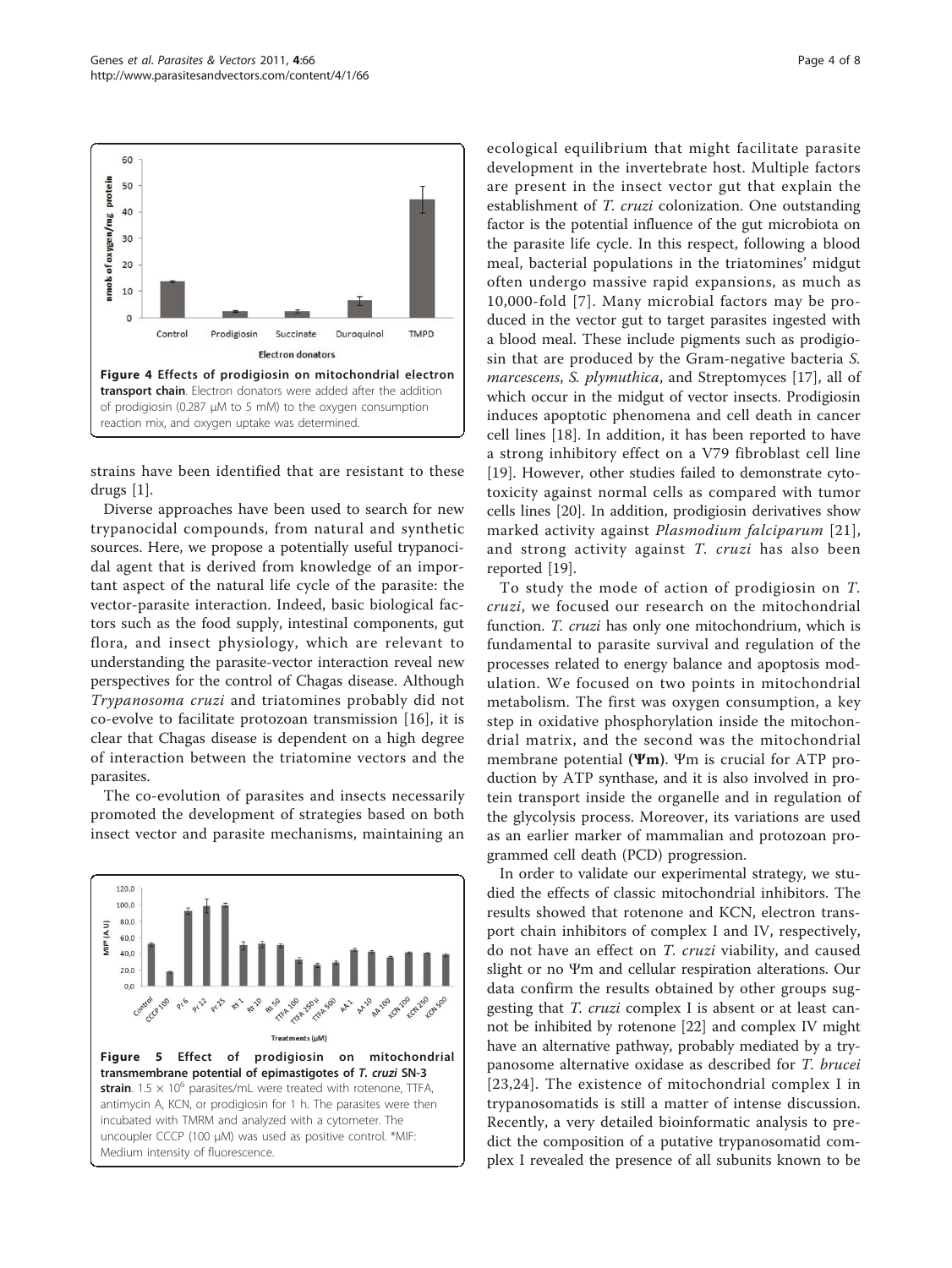involved in complex I-electron transport, but four membrane subunits assumed to be involved in proton extrusion are missing, suggesting that this complex is not involved in energy transduction [\[25](#page-6-0)]. In this sense, experimental data obtained in T. cruzi natural strains containing deletions in the ND4, ND5 and ND7 genes coding for complex I subunits demonstrated that this complex is not functional in NADH oxidation and also is not involved in energy transduction [[26](#page-6-0)]. Furthermore, a RNAi study against the putative subunits of complex I of T. brucei revealed the presence of this complex and its participation in electron transport, although this complex does not play an important role in energy metabolism of the T. brucei procyclics [[27\]](#page-6-0). Taking together, these results and those reported in this study, indicate that the function of mitochondrial complex I remain a very intriguing issue to be studied.

On the other hand, the treatment with TTFA, a succinate dehydrogenase (complex II) inhibitor, was able to induce considerable dysfunction of the T. cruzi mitochondria, which was evidenced by a decrease in membrane depolarization, respiration and cell viability. It has been suggested that the complex II in T. cruzi is the main electron sink from the Krebs cycle and its importance in energy transduction is clear [[22\]](#page-6-0). Similarly, the treatment with the complex III inhibitor antimycin A showed a similar effect to the TTFA, inducing a loss of mitochondrial intermembrane potential and decreasing respiration and cell viability. All of these results are in concordance with previous reports showing the importance of complex II and III in the maintenance of mitochondrial stability in T. cruzi.

On the other hand, potassium cyanide was able to induce the blockage of cellular respiration in at least 50% of oxygen uptake. Similar results have been reported in other mitochondrial respiration studies [[28](#page-6-0),[29](#page-7-0)]. KCN treatment did not induce a decrease on the Ψm or even on parasite viability. It has been suggested that T. cruzi have three respiratory terminals: 1) A respiratory terminal sensitive to cyanide and azide; 2) a cyanide-sensitive but azide-insensitive terminal; and 3) a terminal insensitive to both inhibitors.

Taking all the results obtained with the mitochondrial electron transport chain inhibitors, we concluded that the behavior and measurements made show the methodology's confidence in studying other different stimuli such as prodigiosin.

The mitochondrial alterations observed during prodigiosin treatment included an important inhibition of oxygen consumption, probably due to the action of prodigiosin throughout the electron transport chain. The use of electron donators allowed us to propose that one of the effects of prodigiosin inside T. cruzi mitochondria could be associated to complex III blockage, although complex II also presented a slight reactivation after succinate addition. To confirm our hypothesis we studied the Ψm behavior. The Ψm is one of the most important events inside the mitochondria of several cell types and usually a decrease of Ψm is associated with PCD [[30](#page-7-0)]. Furthermore, hyperpolarization has been identified as an early event related with  $H_2O_2$  [\[31](#page-7-0)], p53 [[32\]](#page-7-0), and staurosporin-induced apoptosis [[33\]](#page-7-0). Due to Ψm hyperpolarization and extrusion of H<sup>+</sup> ions from the mitochondrial matrix, the cytochromes within the electron transport chain become more reduced, which favors the generation of reactive oxygen intermediates (ROI). Thus, mitochondrial hyperpolarization is a likely cause of ROI production at early stages, representing a key checkpoint in cell-fate decision [\[34,35](#page-7-0)]. Indeed, prodigiosin induced a marked hyperpolarization of the mitochondria after 1 h of treatment, suggesting that prodigiosin could act on an early stage of an apoptotic-like cell death pathway. All these results indicate that processes related to the functional and structural stability of mitochondria in T. cruzi are altered and could govern the success of programmed cell death pathways in prodigiosin-treated T.

These findings are consistent with several reports where the mode of action of prodigiosin is related to mitochondrial alterations. The main effects include modifications of oxygen uptake, ATP production, and Ψm that conduce to cell death by an apoptotic process [[13](#page-6-0)]. Recently, an apoptotic cell death process was discovered in protozoan parasites such as T. brucei, Leishmania sp, and T. cruzi [\[36](#page-7-0)-[38](#page-7-0)]. In these organisms, the pathways associated to apoptosis progression remain to be elucidated, and the mitochondrial role is unclear; however, some recent works suggest that disturbances of this organelle can induce a similar mammalian apoptotic phenotype [\[39-45](#page-7-0)].

cruzi parasites.

Thus, we propose that the anti-T. cruzi prodigiosin effect could be facilitated through an apoptotic-like phenomenon mediated by induction of mitochondrial dysfunction, analogous to that reported for cancer cells [[13-15\]](#page-6-0). It is possible to speculate that the apoptotic progression of epimastigotes inside the insect gut might result in at least three different populations of virulent feces (epimastigotes, trypomastigotes, and dead parasites). If the parasitic apoptotic population from the vector is capable of interacting with immune cells of the vertebrate host, it is likely that the resulting attenuation of the immune response might contribute to T. cruzi evasion of the host immune response [[46\]](#page-7-0). This would thus facilitate Chagas disease progression [[47](#page-7-0)], as previously demonstrated and suggested in Leishmania infantum by Zandbergen et al. [\[48,49\]](#page-7-0).

Finally, our results indicate that prodigiosin could be a good candidate for the treatment of Chagas disease,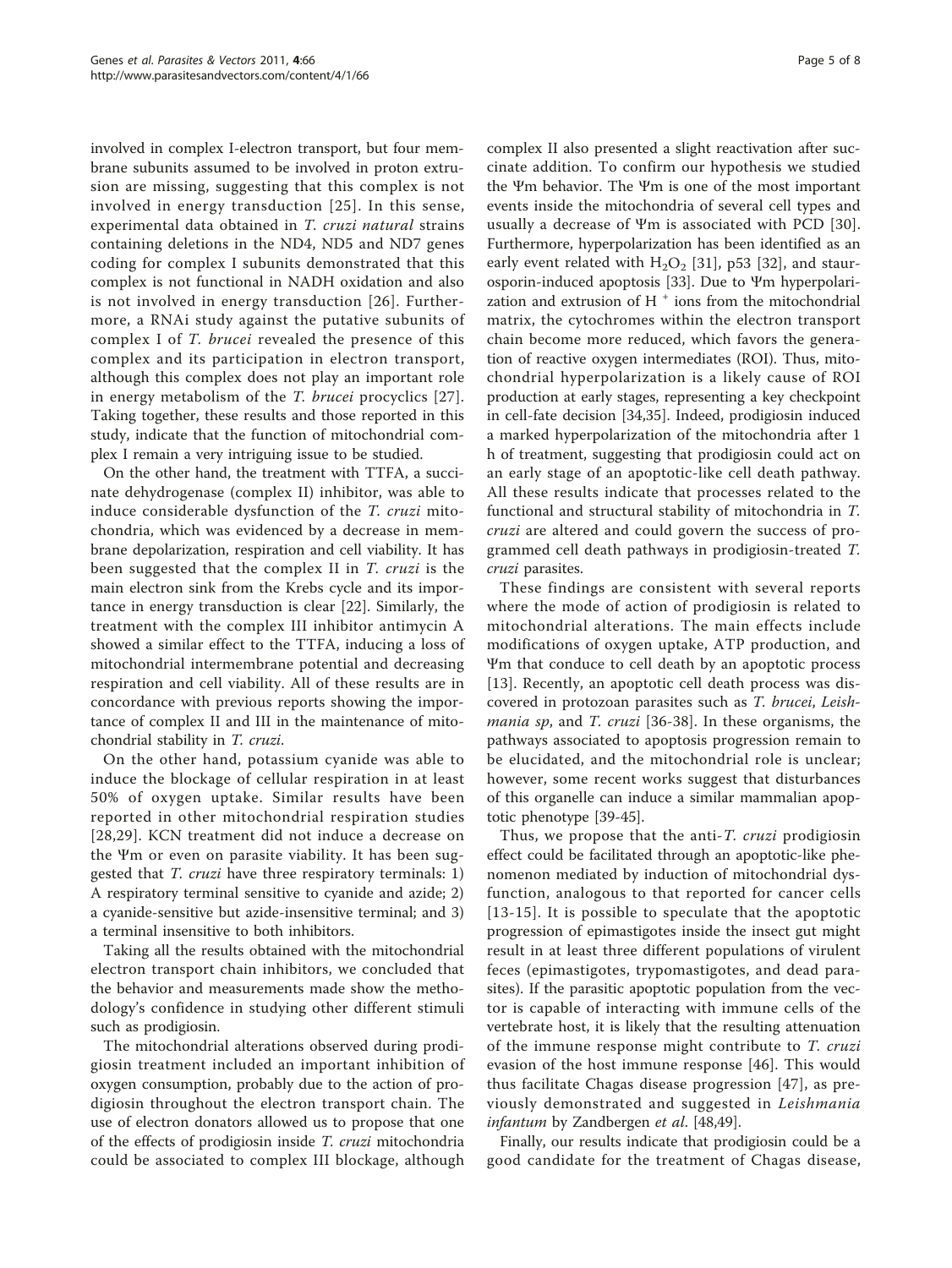because we compared the activity of prodigiosin and benznidazole, demonstrating a lower  $IC_{50}$ . Future research is needed to clarify these findings and the role of prodigiosin in mitochondrial complex III.

#### Conclusions

Our results indicate that prodigiosin could be a good candidate for the treatment of Chagas disease. We compared the activity of prodigiosin in two different lineages of T. cruzi and both showed a low  $IC_{50}$ , which is lower than that of benznidazole. However, further research is needed to address these issues and to confirm the advantages of mitochondrial intermembrane potential measurements as a crucial and useful indicator of the biochemical status of kinetoplastid parasites.

#### Methods

#### Parasites

Trypanosoma cruzi epimastigotes of the SN-3 strain (TC I) and AF-1 clone 7 (TC II), both obtained from triatomines, were cultured at 28°C in LIT medium supplemented with 10% FBS. Trypomastigote forms were obtained from SN-3 strain-infected Vero cells and collected from the culture media by centrifugation at 500  $g$ for 3 min. The supernatant was discarded and fresh RPMI medium was added to the resultant pellet. Tubes were incubated for 2 h to allow the trypomastigotes to swim out of the pellet. The resulting suspension was then centrifuged and the pellet was suspended in fetal bovine serum-RPMI culture medium at a final density of  $2 \times 10^7$  trypomastigotes/mL.

#### Bacterial strain

Wild-type Serratia marcescens that produces prodigiosin was donated from the School of Medicine, University of Antioquia. S. marcescens was characterized using the biochemical test API-20. The bacterial cultures were maintained in nutritive agar for 24 h at 30°C.

#### Reagents and inhibitors

The electron transport chain inhibitors Rotenone (specific complex I inhibitor), 2-thenoyltrifluoroactone -TTFA- (specific complex II inhibitor), antimycin A (specific complex III inhibitor), potassium cyanide -KCN- (specific complex IV inhibitor), the uncoupler carbonyl cyanide 3-cholophenylhydrazone (CCCP), and all other reagents used were from Sigma-Aldrich.

#### Prodigiosin isolation

Prodigiosin was extracted by S. marcescens lysis with a mixture of methanol/1N HCl (24:1). After centrifugation at 2000 g for 10 min, the solvent in supernatant was removed using a rotary evaporator system. Atmospheric pressure liquid chromatography of the extract was

performed on a silica gel with dichloromethane and methanol as solvents. The eluted pigmented fractions were pooled and the dichloromethane/methanol extract was vacuum evaporated, redissolved in methanol, and characterized by H-NMR.

#### Prodigiosin and inhibitors activity

Epimastigotes and trypomastigotes at a density of  $2 \times$ 10<sup>6</sup> per mL were treated with different concentrations of mitochondrial electron transport chain inhibitors or prodigiosin for 24 h. Moreover, epimastigotes were exposed to benznidazole with the aim of identifying the  $IC_{50}$ . Culture growth was followed by flow cytometry with propidium iodide as a viability marker.  $IC_{50}$  values were calculated by linear regression analysis of the relation between drug concentration and cell viability.

#### Cytotoxicity assay

The effect of prodigiosin on Vero cells and human lymphocytes was evaluated through flow cytometry and microscopy counting, respectively. First,  $2.5 \times 10^6$  cells were incubated in RPMI 1640, 2% FCS supplemented medium for 24 h at 37°C with 5%  $CO<sub>2</sub>$  to secure their adherence. Cells were then treated with prodigiosin concentrations ranging from 0.625 μM to 50 μM for 24 h. After treatment, the supernatant and the dislodged adherent cells were used to quantify the live cells by propidium iodide staining. Cells treated with PBS or DMSO 30% were used as negative and positive controls, respectively. The cytotoxic assays for human lymphocytes were carried out using isolated lymphocytes by Ficoll-Paque gradient from a volunteer [[50\]](#page-7-0). A total of 2  $\times$  10<sup>5</sup> cells were cultivated in RPMI 1640, 10% FCS supplemented medium for 48 h at 37°C with 5%  $CO<sub>2</sub>$ . Lymphocytes were treated with prodigiosin concentrations ranging from 0.78 μM to 12 μM for 24 h. After treatment, the lymphocytes were used to quantify the live cells by trypan blue staining. Lymphocytes treated with PBS or  $H_2O_2$  50 μM were used as negative and positive controls, respectively.

## Mitochondrial function assays

T. cruzi epimastigotes were harvested by  $500 \times g$  centrifugation, washed twice, and suspended in 0.05 M sodium phosphate and 0.107 M sodium chloride buffer, pH 7.4. Respiration measurements were carried out polarographically with a Clark no. 5331 electrode (Yellow Springs Instruments) in a 53 YSI model (Simpson Electric Co) [[51\]](#page-7-0). The chamber volume was 0.6 mL and the temperature was 28°C. The amount of parasite used was equivalent to 1 mg/mL of protein. To study the performance of cellular respiration we used several concentrations of TTFA, KCN, or prodigiosin as treatments. In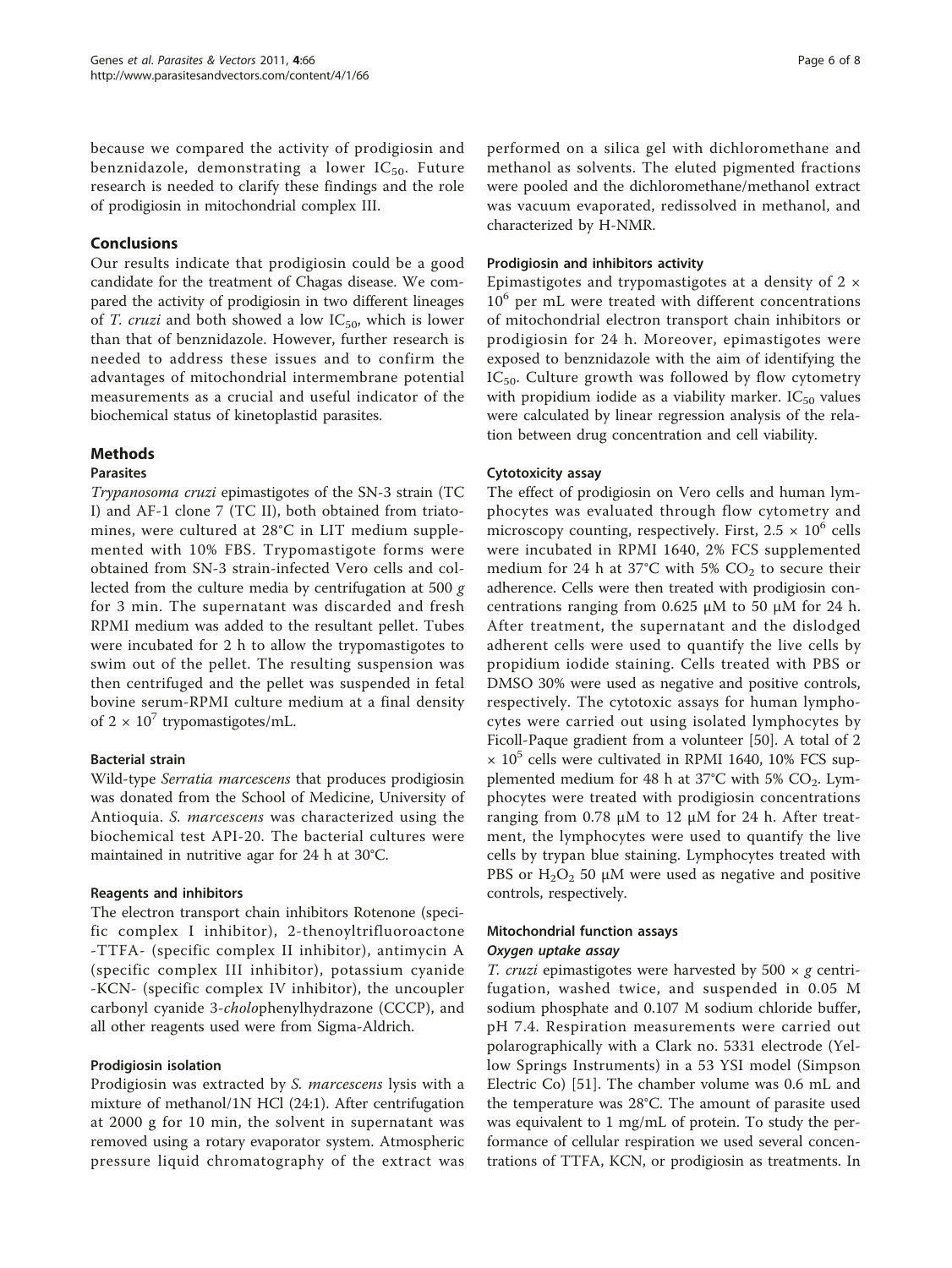<span id="page-6-0"></span>addition, to study the effect of prodigiosin on succinate dehydrogenase (complex II), cytochrome c reductase (complex III) and cytochrome c oxidase (complex IV), we added succinate 5 mM, duroquinol 0.5 mM, and TMPD 0.1 mM/ascorbate 10 mM, respectively, after having added prodigiosin at concentrations from 0.287 μM to 5 mM. Oxygen uptake was then determined. Values are expressed as mean  $\pm$  SD for three independent experiments.

#### Mitochondrial transmembrane potential (Ψm)

Parasites in LIT medium/10% FCS at  $1.5 \times 10^6$  parasites/mL were treated with rotenone, TTFA, antimycin A, KCN, or prodigiosin for 1 h. The treated parasites were then incubated with 1uM tetramethylrhodamine methyl ester perchlorate (TMRM, Sigma CAT# T5428) and analyzed with a cytometer. TMRM loading was carried out at 28°C in all treated and control parasites. The uncoupler CCCP (100 uM) was used as a positive control.

#### Acknowledgements and Funding

The authors express their acknowledgement of the Department of Microbiology of the School of Medicine of the University of Antioquia for the Serratia marcescens strain. Juan Fernando Alzate is thanked for fruitful discussions and advices on some experiments. Grant support came from the Cooperacion Internacional Conicyt-Colciencias 2007-152 and the Conicyt Associative Research Programme ACT112 grant. In Colombia this research was supported by proyecto sostenibilidad BCEI 2010, CODI, UdeA.

#### Author details

<sup>1</sup>Grupo Biología y Control de Enfermedades Infecciosas BCEI - SIU, Instituto de Biología, Universidad de Antioquia, Medellín, Colombia. <sup>2</sup>Grupo de Química de Productos Naturales - SIU, Instituto de Biología, Universidad de Antioquia, Medellín, Colombia. <sup>3</sup>Programa de Farmacología Molecular y Clínica. ICBM. Facultad de Medicina. Universidad de Chile, Santiago, Chile.

#### Authors' contributions

CG, JM and OT designed the study and drafted the manuscript. CG did the laboratory work and analyzed the data. EB and FE designed and supervised the prodigiosin purification procedures and critically revised the manuscript. All authors read and approved the final manuscript.

#### Competing interests

The authors declare that they have no competing interests.

Received: 10 February 2011 Accepted: 6 May 2011 Published: 6 May 2011

#### References

- 1. Chagas Disease report. World Health Organization;[[http://www.who.int/](http://www.who.int/mediacentre/factsheets/fs340/en/) [mediacentre/factsheets/fs340/en/\]](http://www.who.int/mediacentre/factsheets/fs340/en/).
- 2. Clayton J: Chagas disease: pushing through the pipeline. Nature 2010, 465(7301):S12-15.
- 3. Maya JD, Cassels B, Galanti N, Morello A: [Mode of action of natural and](http://www.ncbi.nlm.nih.gov/pubmed/16626984?dopt=Abstract) synthetic drugs against Trypanosoma cruzi [and their interaction with the](http://www.ncbi.nlm.nih.gov/pubmed/16626984?dopt=Abstract) [mammalian host.](http://www.ncbi.nlm.nih.gov/pubmed/16626984?dopt=Abstract) Comp Biochem Physiol A Mol Integr Physiol 2007, 146(4):601-620.
- Castro DP, Seabra SH, Garcia ES, de Souza W, Azambuja P: [Trypanosoma](http://www.ncbi.nlm.nih.gov/pubmed/17570364?dopt=Abstract) cruzi[: ultrastructural studies of adhesion, lysis and biofilm formation by](http://www.ncbi.nlm.nih.gov/pubmed/17570364?dopt=Abstract) [Serratia marcescens](http://www.ncbi.nlm.nih.gov/pubmed/17570364?dopt=Abstract). Exp Parasitol 2007, 117(2):201-207.
- Azambuja P, Garcia ES, Ratcliffe NA: Gut microbiota and parasite transmission by insect vectors. Trends Parasitol 2005, 12:568-572.
- 6. Durvasula RV, Sundaram RK, Kirsch P, Hurwitz I, Crawford CV, Dotson E, Beard CB: [Genetic transformation of a Corynebacterial symbiont from](http://www.ncbi.nlm.nih.gov/pubmed/18331732?dopt=Abstract) [the Chagas disease vector](http://www.ncbi.nlm.nih.gov/pubmed/18331732?dopt=Abstract) Triatoma infestans. Exp Parasitol 2008, 119(1):94-98.
- 7. Azambuja P, Feder D, Garcia ES: Isolation of [Serratia marcescens](http://www.ncbi.nlm.nih.gov/pubmed/15208042?dopt=Abstract) in the midgut of Rhodnius prolixus[: impact on the establishment of the parasite](http://www.ncbi.nlm.nih.gov/pubmed/15208042?dopt=Abstract) [Trypanosoma cruzi](http://www.ncbi.nlm.nih.gov/pubmed/15208042?dopt=Abstract) in the vector. Exp Parasitol 2004, 107(1-2):89-96.
- 8. Williamson NR, Fineran PC, Gristwood T, Chawrai SR, Leeper FJ, Salmond GP: [Anticancer and immunosuppressive properties of bacterial](http://www.ncbi.nlm.nih.gov/pubmed/18041902?dopt=Abstract) [prodiginines.](http://www.ncbi.nlm.nih.gov/pubmed/18041902?dopt=Abstract) Future Microbiol 2007, 2:605-618.
- 9. Pérez-Tomás R, Viñas M: [New insights on the antitumoral properties of](http://www.ncbi.nlm.nih.gov/pubmed/20459382?dopt=Abstract) [prodiginines.](http://www.ncbi.nlm.nih.gov/pubmed/20459382?dopt=Abstract) Curr Med Chem 2010, 17(21):2222-2231.
- 10. Pérez-Tomás R, Montaner B, Llagostera E, Soto-Cerrato V: [The prodigiosins,](http://www.ncbi.nlm.nih.gov/pubmed/14555220?dopt=Abstract) [proapoptotic drugs with anticancer properties.](http://www.ncbi.nlm.nih.gov/pubmed/14555220?dopt=Abstract) Biochem Pharmacol 2003, 66(8):1447-1452.
- 11. Paik PK, Rudin CM, Brown A, Rizvi NA, Takebe N, ·Travis W, James L, Ginsberg MS, Juergens R, Markus S, Tyson L, Subzwari S, Kris MG, Krug LM: [A phase I study of obatoclax mesylate, a Bcl-2 antagonist, plus](http://www.ncbi.nlm.nih.gov/pubmed/20165849?dopt=Abstract) [topotecan in solid tumor malignancies.](http://www.ncbi.nlm.nih.gov/pubmed/20165849?dopt=Abstract) Cancer Chemother Pharmacol 2010, 66(6):1079-1085.
- 12. Konno H, Matsuya H, Okamoto M, Sato T, Tanaka Y, Yokoyama K, Kataoka T, Nagai K, Wasserman HH, Ohkuma S: [Prodigiosins uncouple mitochondrial](http://www.ncbi.nlm.nih.gov/pubmed/9722664?dopt=Abstract) [and bacterial F-ATPases: evidence for their H+/Cl- symport activity.](http://www.ncbi.nlm.nih.gov/pubmed/9722664?dopt=Abstract) J Biochem 1998, 124(3):547-556.
- 13. Soto-Cerrato V, Llagostera E, Montaner B, Scheffer GL, Perez-Tomas R: [Mitochondria-mediated apoptosis operating irrespective of multidrug](http://www.ncbi.nlm.nih.gov/pubmed/15345324?dopt=Abstract) [resistance in breast cancer cells by the anticancer agent prodigiosin.](http://www.ncbi.nlm.nih.gov/pubmed/15345324?dopt=Abstract) Biochem Pharmacol 2004, 68(7):1345-1352.
- 14. Llagostera E, Soto-Cerrato V, Montaner B, Pérez-Tomás R: Prodigiosin induces apoptosis by acting on mitochondria in human lung cancer cells. Ann N Y Acad Sci 2003, 10:178-181.
- 15. Francisco R, Pérez-Tomás R, Giménez-Bonafé P, Soto-Cerrato V, Giménez-Xavier P, Ambrosio S: [Mechanisms of prodigiosin cytotoxicity in human](http://www.ncbi.nlm.nih.gov/pubmed/17678643?dopt=Abstract) [neuroblastoma cell lines.](http://www.ncbi.nlm.nih.gov/pubmed/17678643?dopt=Abstract) Eur J Pharmacol 2007, 572(2-3):111-119.
- 16. Takano-Lee M, Edman JD: [Lack of manipulation of](http://www.ncbi.nlm.nih.gov/pubmed/11931271?dopt=Abstract) Rhodnius prolixus [\(Hemiptera: Reduviidae\) vector competence by](http://www.ncbi.nlm.nih.gov/pubmed/11931271?dopt=Abstract) Trypanosoma cruzi. J Med Entomol 2002, 39(1):44-51.
- 17. Williamson NR, Fineran PC, Leeper FJ, Salmond GP: [The biosynthesis and](http://www.ncbi.nlm.nih.gov/pubmed/17109029?dopt=Abstract) [regulation of bacterial prodiginines.](http://www.ncbi.nlm.nih.gov/pubmed/17109029?dopt=Abstract) Nat Rev Microbiol 2006, 4(12):887-899.
- 18. Montaner B, Pérez-Tomás R: [The prodigiosins: a new family of anticancer](http://www.ncbi.nlm.nih.gov/pubmed/12570661?dopt=Abstract) [drugs.](http://www.ncbi.nlm.nih.gov/pubmed/12570661?dopt=Abstract) Curr Cancer Drug Targets 2003, 3(1):57-65.
- 19. Da Silva Melo P, Durán N, Haun M: [Cytotoxicity of prodigiosin and](http://www.ncbi.nlm.nih.gov/pubmed/10996486?dopt=Abstract) [benznidazole on V79 cells.](http://www.ncbi.nlm.nih.gov/pubmed/10996486?dopt=Abstract) Toxicol Lett 2000, 116(3):237-42.
- 20. Zhou Wei, Zhi-Xiong Jin, Yong-Ji Wan: [Apoptosis of human lung](http://www.ncbi.nlm.nih.gov/pubmed/20717667?dopt=Abstract) [adenocarcinoma A549 cells induced by prodigiosin analogue obtained](http://www.ncbi.nlm.nih.gov/pubmed/20717667?dopt=Abstract) [from an entomopathogenic bacterium](http://www.ncbi.nlm.nih.gov/pubmed/20717667?dopt=Abstract) Serratia marcescens. Appl Microbiol Biotechnol 2010, 88:1269-1275.
- 21. Isaka M, Jaturapat A, Kramyu J, Tanticharoen M, Thebtaranonth Y: [Potent in](http://www.ncbi.nlm.nih.gov/pubmed/11897600?dopt=Abstract) [vitro antimalarial activity of metacycloprodigiosin isolated from](http://www.ncbi.nlm.nih.gov/pubmed/11897600?dopt=Abstract) [Streptomyces spectabilis](http://www.ncbi.nlm.nih.gov/pubmed/11897600?dopt=Abstract) BCC 4785. Antimicrob Agents Chemother 2002, 46(4):1112-1113.
- 22. Denicola-Seoane A, Rubbo H, Prodanov E, Turrens J: Succinate-dependent metabolism in Trypanosoma cruzi epimastigotes. Mol and Biochem Parasitol 1992, 54:43-50.
- 23. Van Hellemond JJ, Opperdoes FR, Tielens AGM: [The extraordinary](http://www.ncbi.nlm.nih.gov/pubmed/16246022?dopt=Abstract) [mitochondrion and unusual citric acid cycle in](http://www.ncbi.nlm.nih.gov/pubmed/16246022?dopt=Abstract) Trypanosoma brucei. Biochem Soc Trans 2005, 33(5):967-971.
- 24. Chaudhuri M, Ott RD, Hill GC: [Trypanosome alternative oxidase: from](http://www.ncbi.nlm.nih.gov/pubmed/16920028?dopt=Abstract) [molecule to function.](http://www.ncbi.nlm.nih.gov/pubmed/16920028?dopt=Abstract) Trends Parasitol 2006, 22(10):484-491.
- 25. Opperdoes FR, Michels PA: [Complex I of Trypanosomatidae: does it exist?](http://www.ncbi.nlm.nih.gov/pubmed/18534909?dopt=Abstract) Trends Parasitol 2008, 24(7):310-317.
- 26. Carranza JC, Kowaltowski AJ, Mendonça MA, de Oliveira TC, Gadelha FR, Zingales B: [Mitochondrial bioenergetics and redox state are unaltered in](http://www.ncbi.nlm.nih.gov/pubmed/19618257?dopt=Abstract) Trypanosoma cruzi [isolates with compromised mitochondrial complex I](http://www.ncbi.nlm.nih.gov/pubmed/19618257?dopt=Abstract) [subunit genes.](http://www.ncbi.nlm.nih.gov/pubmed/19618257?dopt=Abstract) J Bioenerg Biomembr 2009, 41(3):299-308.
- 27. Verner Z, Cermáková P, Skodová I, Kriegová E, Horváth A, Lukes J; [Complex](http://www.ncbi.nlm.nih.gov/pubmed/21074578?dopt=Abstract) [I \(NADH:ubiquinone oxidoreductase\) is active in but non-essential for](http://www.ncbi.nlm.nih.gov/pubmed/21074578?dopt=Abstract) procyclic [Trypanosoma brucei](http://www.ncbi.nlm.nih.gov/pubmed/21074578?dopt=Abstract). Mol Biochem Parasitol 2011, 175(2):196-200.
- 28. Stoppani AO, Docampo R, de Boiso JF, Frasch AC: [Effect of inhibitors of](http://www.ncbi.nlm.nih.gov/pubmed/7007881?dopt=Abstract) [electron transport and oxidative phosphorylation on](http://www.ncbi.nlm.nih.gov/pubmed/7007881?dopt=Abstract) Trypanosoma cruzi [respiration and growth.](http://www.ncbi.nlm.nih.gov/pubmed/7007881?dopt=Abstract) Mol Biochem Parasitol 1980, 2(1):3-21.